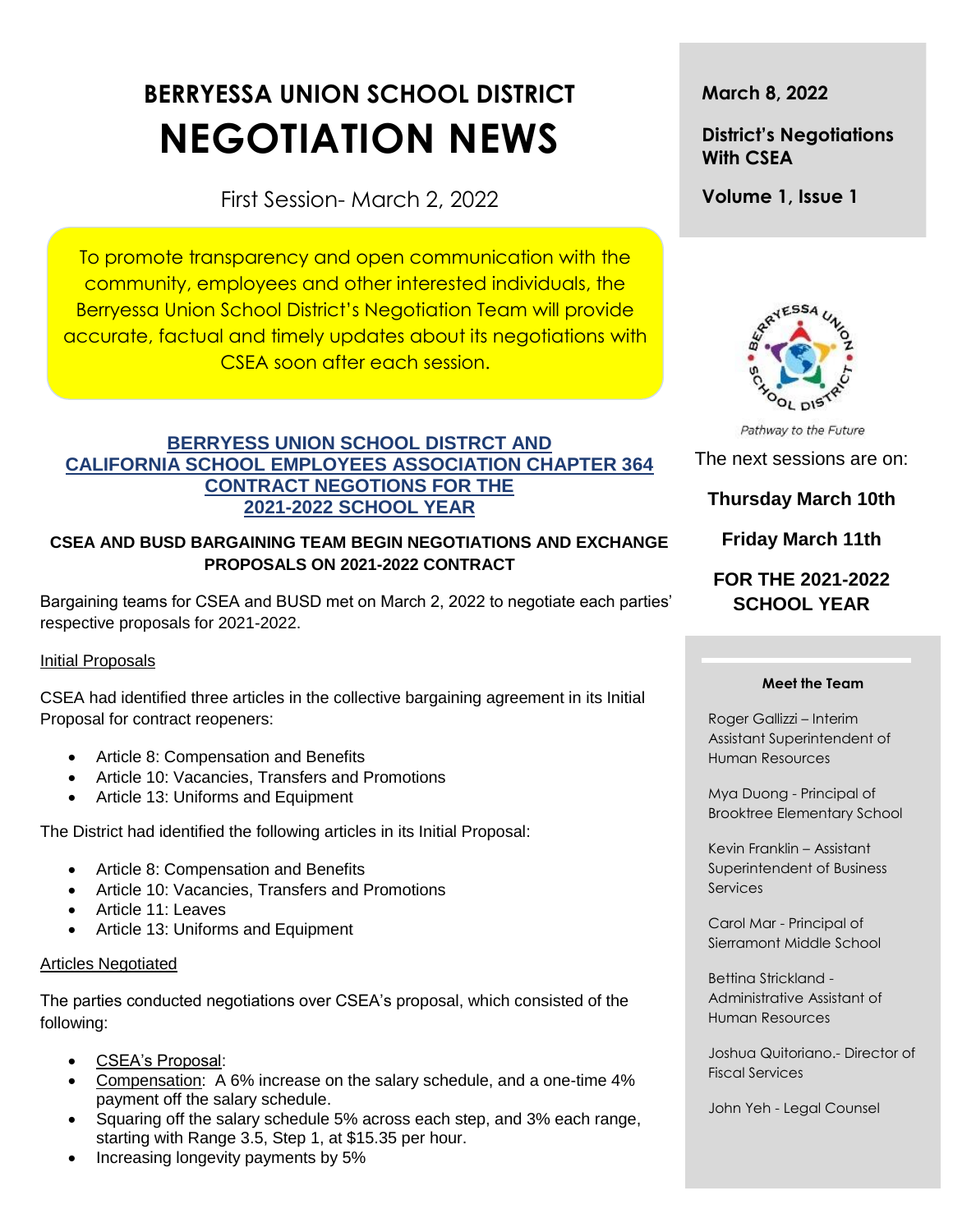- Retroactive payment of all increases to unit members in separate checks.
- Health and Welfare Benefits
- Increasing the employer contribution cap by \$200 to the current member-only cap (to \$1,275), and to the current two-party/family cap (to \$2,109).
- Allowing permanent classified employees who are spouses/domestic partners of other District employees to combine benefits up to the Kaiser family rate, regardless of bargaining unit.
- Retiree Medical Benefits
- Provide retirees not otherwise qualifying for retiree benefits the opportunity to purchase benefits for themselves and spouse/domestic partner at their own cost.

The District issued the following first counterproposal:

- The District's First Counterproposal
- Compensation: A 3% increase on the salary schedule, and a one-time 3% payment off the salary schedule.
- Instead of squaring the salary schedule as proposed by CSEA, increasing the salary range for Special Education Paraeducator I to 7.0; Special Education Paraeducator II to 8.0; and Special Education Paraeducator II obtaining the District certificate of competency to 9.0.
- Rejecting the proposal to increase longevity by 5%
- Accepting the proposal to make retroactive payment of all increases to unit members in separate checks.
- As part of the proposed salary increase, adding one (1) additional work day for unit members for the purposes of providing training.
- Health and Welfare Benefits
- Increasing the employer contribution cap to the current member-only cap to \$1,229, and to the current two-party/family cap to \$2,009.
- Rejecting the proposal to allow permanent classified employees who are spouses/domestic partners of other District employees to combine benefits up to the Kaiser family rate, regardless of bargaining unit.
- Retiree Benefits
- Accepting the proposal to provide retirees not otherwise qualifying for retiree benefits the opportunity to purchase benefits for themselves and spouse/domestic partner at their own cost, with the stipulation that the retiree's costs shall include administrative costs, and shall incur no out-of-pocket expense to the District.

CSEA issued the following first counterproposal:

- CSEA's First Counterproposal:
- Compensation: A 4% increase on the salary schedule, and a one-time 3% payment off the salary schedule.
- In addition to increasing the salary range for Special Education Paraeducator I to 7.0; Special Education Paraeducator II to 8.0; and Special Education Paraeducator II obtaining the District certificate of competency to 9.0; moving current Paraeducators from Range 6.5 to 7.0, 7.5 to 8.0 and 8.5 to 9.0. CSEA also proposed to give all paraeducators the option to increase their hours to 5 a day. Adding the proposal that that certificate of competency training be provided every school year during unit member work hours.
- Adding a proposal that if any other bargaining unit received a salary schedule increase, off-schedule payment, or increase in health benefits greater than CSEA, then CSEA would receive the same increase.
- Making retroactive payment of all increases to unit members in separate checks*.*
- Proposing that one (1) additional work day for unit members for the purposes of providing training would exclude 12-month employees, and providing retroactive payment to unit members for risk management training provided by Keenan earlier this school year.